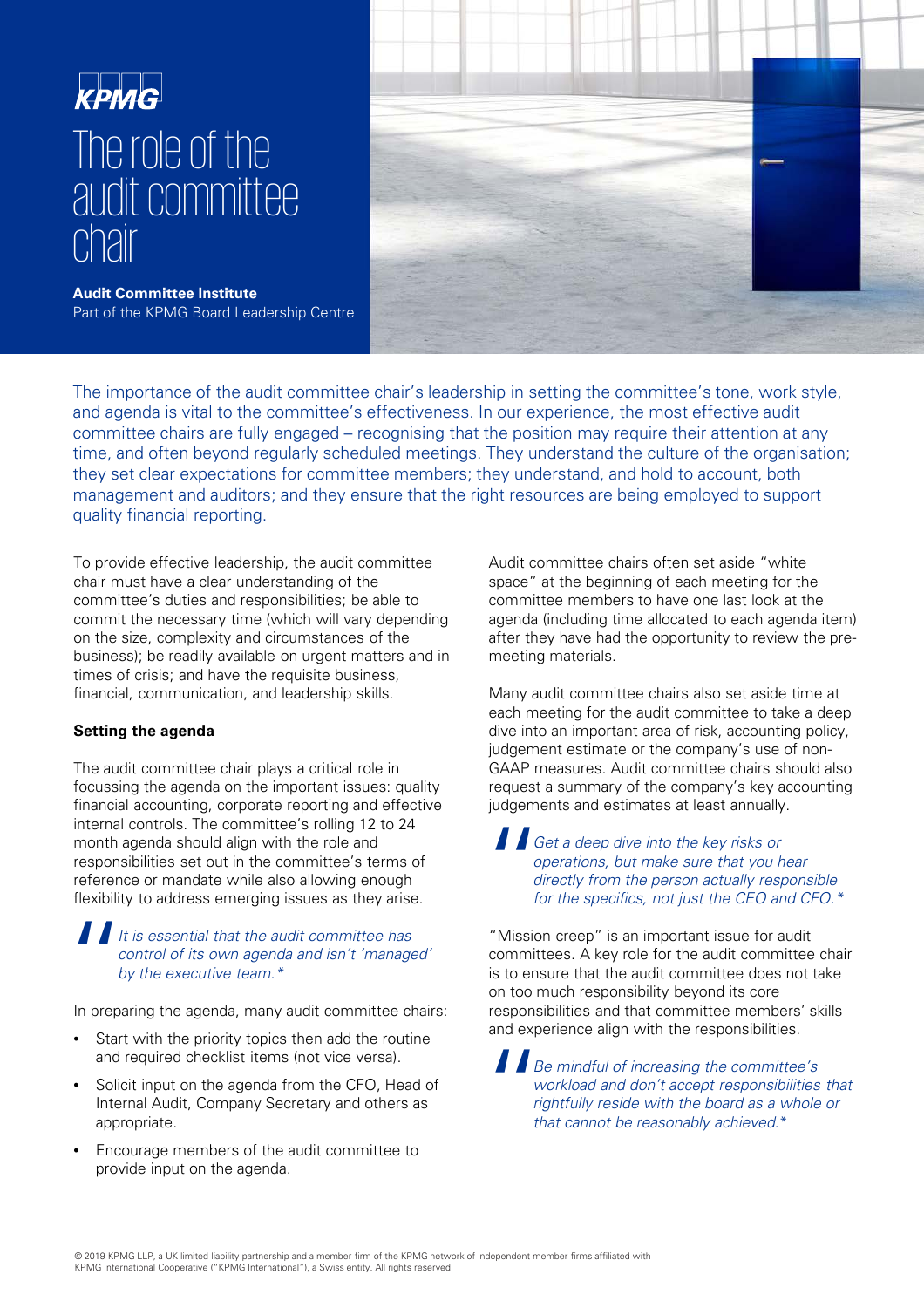The audit committee chair also may need to discuss with the chair of the board and chair of the nomination/governance committee the possibility of relocating certain oversight responsibilities to another committee, a new committee or to the board itself.

#### **Making the most of audit committee meetings**

The audit committee chair plays an important role in ensuring both the quality and timeliness of premeeting materials. For the committee to make the most effective use of its time together, all committee members should receive and review materials prior to the meeting – and make requests for any necessary additional information in advance – so that members can devote more time during the meeting to discussion.

 $\begin{array}{c}\n\begin{array}{ccc}\n\end{array}\n\end{array}\n\begin{array}{c}\n\end{array}\n\begin{array}{ccc}\n\end{array}\n\end{array}\n\begin{array}{c}\n\end{array}\n\begin{array}{ccc}\n\end{array}\n\end{array}\n\begin{array}{ccc}\n\end{array}\n\begin{array}{ccc}\n\end{array}\n\end{array}\n\begin{array}{ccc}\n\end{array}\n\begin{array}{ccc}\n\end{array}\n\end{array}\n\begin{array}{ccc}\n\end{array}\n\begin{array}{ccc}\n\end{array}\n\end{array}\n\begin{array}{ccc}\n\end{array}\n\end{array}$ It's important to make time for both 'hard' and 'soft' subjects, for decision and reflection, and for introspection and evaluation.\*

- Copies of all presentations to be made at the audit committee meeting should be included in premeeting materials. The audit committee chair should balance presentation time (and the use of PowerPoint) with time for reasoned discussion and debate.
- Most audit committee chairs specifically ask management to assume that all audit committee members have read all pre-meeting materials.
- Having the CEO attend audit committee meetings places emphasis on management's accountability and can act as a catalyst for action.
- An important role for the audit committee chair is to work with management to ensure the usefulness (reliability and clarity) of information received by the audit committee – including premeeting materials, materials presented at the audit committee meeting, and other materials made available to the audit committee on a less formal basis.
- The audit committee chair should also consider the question of information asymmetry. Does all the committee's information come from management? What third-party sources might corroborate or enhance existing information flows.

Many audit committee chairs conclude each audit committee meeting with an executive session so that audit committee members have an opportunity to discuss important matters privately without management present.

Most audit committees will also hold private sessions with the Head of Internal Audit and the External Audit Partner to discuss issues such as management's attitude towards corporate reporting and control, resources and relationships.

#### **Aligning oversight activity with the board and other committees**

In recent years, we have seen a number of changes in how boards – through their committee structures – oversee risk. One major change is a general recognition that risk oversight is a responsibility of the full board – not the responsibility of any single committee, such as the audit committee. A second change is the emphasis on ensuring that risk oversight activities are appropriately allocated and coordinated among the board's committees thus reducing the burden on the audit committee. This might call for an additional board committee(s) such as a technology, CSR, compliance, or (for the financial sector) risk committee. To balance the workload, we see boards assigning specific risks to these committees (e.g., cyber risks to the technology committee).

As a result, audit committee chairs are playing an increasingly important role in ensuring that the risk oversight activities of the board and other board committees are properly coordinated with the audit committee and that the audit committee has the necessary skill sets.

## $\prod_{\substack{c|d \text{ odd} \\ r \text{ odd}}}$ The board and committees need absolute clarity as to their respective roles and responsibilities.\*

Audit committee chairs work with the nomination and/or governance committee chairs to ensure that:

- The risk oversight responsibilities of the full board and its committees are clear.
- Risk communications among the board and standing committees are robust.
- Risk oversight processes are keeping pace with the increasingly volatile and disruptive business risk environment.

Possible approaches to improve coordination and reduce the risk of a balkanised board/committee structure include:

- Overlapping committee memberships many audit committee chairs recommend that at least one member of the committee serve on the remuneration committee and other key committees (e.g., risk, technology, etc.)
- More robust committee reports to the full board

#### **Audit Committee Chair**| March 2019

.

<sup>© 2019</sup> KPMG LLP, a UK limited liability partnership and a member firm of the KPMG network of independent member firms affiliated with KPMG International Cooperative ("KPMG International"), a Swiss entity. All rights reserved.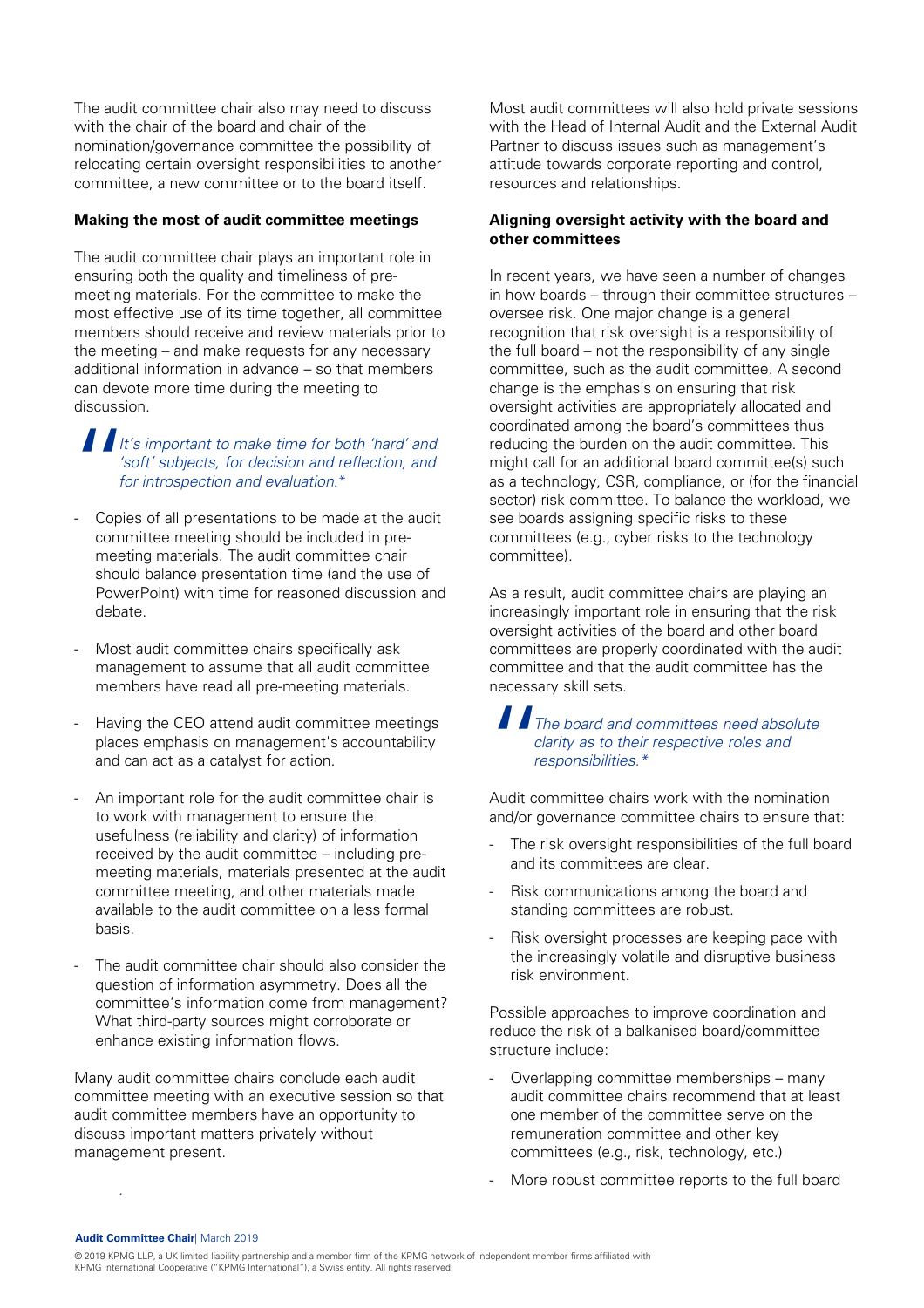Education for all board members regarding the key risks facing the organisation

#### **Understanding the business and its inherent risks**

A key role for the audit committee chair is to ensure that all committee members understand the critical risks to the business – risks to its strategy, its business model or its survival.

To that end, audit committee chairs:

- Emphasise the importance of spending informal time with key people in finance, risk, operations and audit.
- Encourage the committee to get out and "kick the tyres" – visiting different company locations, meeting local employees and the local audit teams. The goal is to obtain a better understanding of the issues facing the business, including the problems and concerns of employees and other stakeholders as well as the tone and culture within the organisation.
- Meet with the leaders of the various lines of business in an effort to understand their strategies and the associated risks.
- Insist that the committee is kept appraised of emerging and ongoing regulatory and compliance issues.

 $\begin{array}{c}\n\blacksquare_{B_6}\n\hline\n\end{array}$ Between meetings it's good to sit down with the key people in their natural habitat', without an agenda. Visit them in their office and have a conversation about things on their radar.\*

In light of the #MeToo movement, many audit committee chairs are taking deeper dives into culture and behavioural risks. To that end, audit committees are probing HR for cultural and behavioural data (employee surveys, turnover rates, exit interviews, etc.) beyond what has historically been provided regarding ethics, compliance and whistle-blower complaints.

# $\prod_{\substack{A\subseteq A\\ \text{support}}}$ Ask unconventional people questions about audit committee related matters.\*

#### **Supporting the CFO**

Understand that the role of the CFO has become much more complicated, challenging and demanding in recent years. A critical role for the audit committee chair is to support the CFO and develop trust ahead of any crisis.

" Understand the line between oversight and management. Effective oversight is difficult to achieve if management views the audit committee as a corporate governance burden.\*

Audit committee chairs can support CFOs by:

- Developing a strong, professional healthy relationship with the CFO; spend (informal) time with the CFO.
- Focusing on between-meeting developments.
- Helping maintain focus on the long-term financial performance rather than short-term earnings targets.
- Helping inject objectivity into the company's financial disclosures.
- Helping facilitate effective shareholder communications:
	- Major institutional investors continue to emphasise the importance of environmental, social, and governance (ESG) issues (ranging from climate change to diversity) to corporate value creation and sustainability.
	- Help shape the company's key ESG messages to investors and other stakeholders in the context of strategy and long-term value creation.
- Helping ensure that the CFO has adequate resources and bench-strength across the finance function:
	- A high-performance finance function is key to success
	- Budget and headcount should increase as CFO responsibilities increase
	- Focus on hiring, training and developing talent including succession planning for all key positions.

#### **Setting clear expectations for internal and external auditors**

Effective oversight of auditors – internal and external – is a core audit committee responsibility.

The audit committee has primary responsibility for the appointment of the auditor. This includes negotiating the fee and scope of the audit, initiating a tender process, influencing the appointment of an engagement partner and making formal recommendations to the board on the appointment, reappointment and removal of the external auditor.

<sup>© 2019</sup> KPMG LLP, a UK limited liability partnership and a member firm of the KPMG network of independent member firms affiliated with KPMG International Cooperative ("KPMG International"), a Swiss entity. All rights reserved.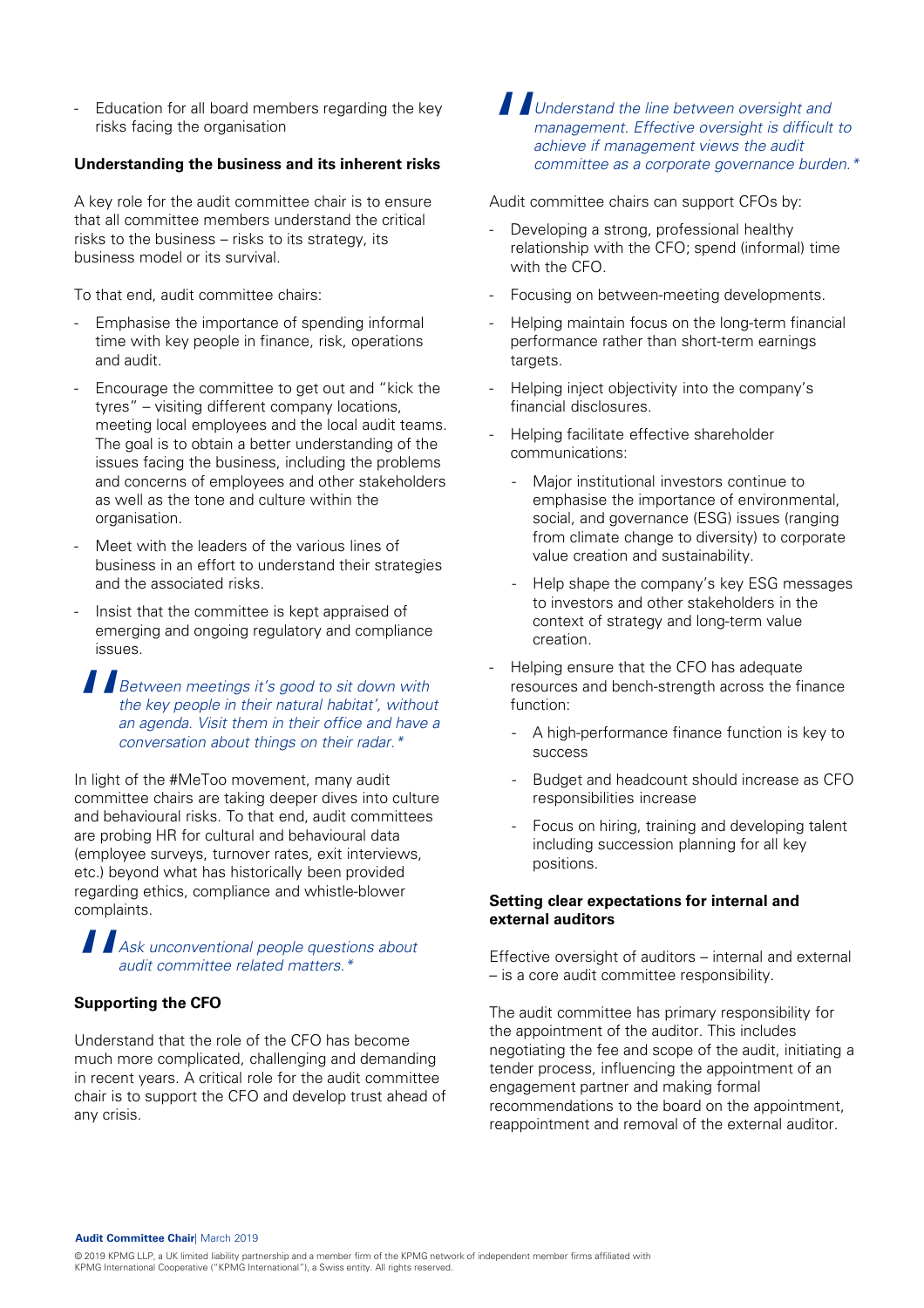### Look for an auditor with nose and backbone. A good auditor is constructive but critical.\*

" An important responsibility of the audit committee chair is to ensure the audit committee devotes sufficient time and consideration to:

- Assessing the qualifications, expertise, resources and independence of the external auditors; and the effectiveness of the audit process.
- Assessing the independence and objectivity of the external auditor, taking into consideration relevant law, regulation, Ethical Standards and other professional requirements.
- Approving any non-audit services. The committee's objective should be to ensure that the provision of such services does not impair the auditor's independence or objectivity.
- Ensuring that appropriate plans are in place for the audit – including whether the overall work plan, including planned levels of materiality and proposed resources to execute the audit plan, appear consistent with the scope of the audit engagement.
- Reviewing and monitoring management's responsiveness to the external auditor's findings and recommendations.
- Assessing the effectiveness of the audit process including consideration of mind-set and culture; skills, character and knowledge; quality control; and judgment.
- Reviewing the regulator's Audit Quality Review inspection findings.

# ALL Let the auditor know you are serious about their objectivity. We need it and we want it!\*

Audit committee chairs also play an important role in clarifying the role of internal audit:

- Do the audit committee, CEO and others have a shared vision as to the role if the internal audit function? What objective assurance does the board require? What other roles could the internal audit function fulfil?
- The responsibilities of internal audit may be broader than financial audits and include operational audits and culture audits as well as involvement in risk management and legal/regulatory compliance.

 $\frac{1}{\frac{1}{c}}$ Internal audit are the eyes and ears of the audit committee. Without such a function the audit committee is blind.\*

The audit committee should:

- Review and approve the internal audit function's role and mandate; approve the annual internal audit plan; and monitor and review the effectiveness of its work.
- Ensure that the internal audit plan is aligned to the key risks of the business and pay particular attention to the areas in which work of the risk, compliance, finance, internal audit and external audit functions may be aligned or overlapping and oversee these relationships to ensure they are coordinated and operating effectively.
- Ensure that the function has unrestricted scope, the necessary resources and access to information to enable it to fulfil its mandate.
- Approve the appointment or termination of appointment of the head of internal audit and ensure that internal audit has access to the audit committee and a reporting line which enables it to be independent of the executive and so able to exercise independent judgement.

 $\begin{array}{c}\n\blacksquare_{A}\\
\blacksquare_{m}\\
\hline\n\end{array}$ A constructive relationship with the Head of Internal Audit is crucial. They need to be able to talk freely to you about any issue they feel uncomfortable about.\*

#### **Assessing the tone at the top and throughout the organisation**

As boards increase their focus on the company's culture and values, commitment to integrity, legal compliance and brand reputation, audit committee chairs are encouraging their committees to take a harder look at the "capital R risks" – tone at the top, culture and incentives – all of which are critical to the integrity of the financial reporting process.

 $\begin{array}{c}\n\blacksquare\text{G} \\
\blacksquare\text{th} \\
\blacksquare\text{pe} \\
\blacksquare\text{fr} \\
\blacksquare\text{fr} \\
\blacksquare\end{array}$ Get below the top layer and into the bowels of the company. Build yourself a network of people you can rely on to feed you information from outside the norm on what's happening, why it's happening and the underlying culture.\*

Areas of focus include:

- Observe how management gets things done and interacts with one another. Are information flows open and encourages or overly controlled?
- Take a close look at incentive plans and the risk taking behaviours they may encourage.
- Help ensure that the company's compliance and monitoring programmes are up to date, cover the whole supply chain, and clearly communicate the company's expectations for high ethical standards

<sup>© 2019</sup> KPMG LLP, a UK limited liability partnership and a member firm of the KPMG network of independent member firms affiliated with KPMG International Cooperative ("KPMG International"), a Swiss entity. All rights reserved.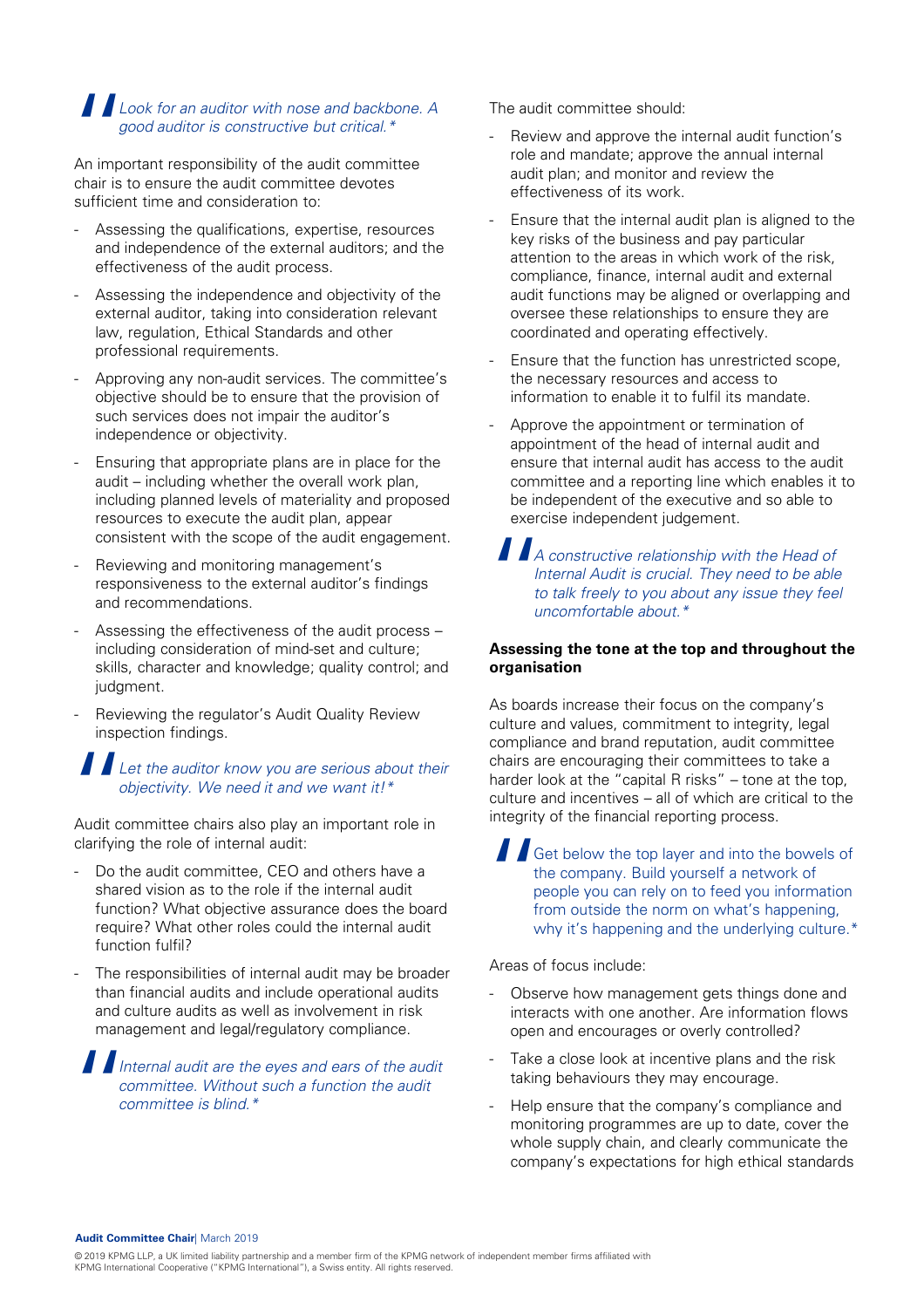- Take a fresh look at the effectiveness of the company's whistle-blower programme. Does the audit committee see all whistle-blower complaints? If not, what is the process to filter complaints that are ultimately reported to the audit committee?
- Ask both internal and external auditors for their thoughts on the culture within the organisation

 $\begin{array}{c} \n\begin{array}{ccc}\n\hline\n\end{array} \\
\hline\n\end{array}\n\end{array}\n\quad\n\begin{array}{c}\n\hline\n\end{array}\n\quad\n\begin{array}{c}\n\hline\n\end{array}\n\quad\n\begin{array}{c}\n\hline\n\end{array}\n\quad\n\begin{array}{c}\n\hline\n\end{array}\n\quad\n\begin{array}{c}\n\hline\n\end{array}\n\quad\n\begin{array}{c}\n\hline\n\end{array}\n\quad\n\begin{array}{c}\n\hline\n\end{array}\n\quad\n\begin{array}{c}\n\hline\n\end{array}\n\quad\n\begin{array}{c$ Consider the "tone at the top" and how management responds to control failures and inappropriate behaviour. Encourage the development of an appropriate tone by having 'control' as a standing item at each meeting.<sup>\*</sup>

#### **Emphasising continuous improvement**

Audit committee chairs recognise that audit committee effectiveness is an evolving process that requires staying abreast of both boardroom dynamics and fast changing business developments so that the committee has the knowledge and skill needed to evaluate the information it receives and on which it is basing its recommendations.

 $\begin{array}{c} \n\begin{array}{ccc}\n\end{array}\n\end{array}\n\begin{array}{c}\n\end{array}\n\begin{array}{c}\n\end{array}\n\end{array}\n\begin{array}{c}\n\end{array}\n\end{array}\n\begin{array}{c}\n\end{array}\n\begin{array}{c}\n\end{array}\n\end{array}\n\end{array}\n\begin{array}{c}\n\end{array}\n\begin{array}{c}\n\end{array}\n\begin{array}{c}\n\end{array}\n\end{array}\n\begin{array}{c}\n\end{array}\n\end{array}$ The people that need to be happy with the audit committee's work are the other board members who are not part of the committee. They need to have confidence that their delegation of board responsibilities was handled thoroughly and effectively.\*

- The audit committee chair should consider the need for focused education and development programmes on company specific issues to help keep the committee's skills sharp, whether through external training or events or presentations by subject matter experts during committee meetings.
- The audit committee chair should seek to assess whether the audit committee is performing effectively and, if appropriate, improving.
- The audit committee's self-assessment process is critical to its continuous improvement. An effective evaluation process begins with a process designed to facilitate an honest, constructive, and insightful assessment of the strengths, weaknesses and gaps that leads to meaningful follow-up and action. Evaluations may be performed in a variety of ways and there are no one 'right' way to do them. The UK corporate Governance Code recommends that committee evaluations be conducted on an annual basis and be subject to external facilitation at least every three years.

The chair of the board can help address performance issues at the committee and individual director level though most audit committee chairs would look to assume ownership of the evaluation process

Possible approaches and considerations include:

- Decide on the purpose and scope of the evaluation. What do we want to accomplish?
- Bring appropriate rigour to the process
- What areas do we need to focus on, such as key audit committee oversight processes?
- How can we receive valid feedback?
- How can we act on the feedback to make a difference?

 $\begin{array}{c} \n\begin{array}{ccc}\nA \\
A \\
g_t \\
h_t \\
h_t\n\end{array}\n\end{array}$ A good committee assessment is about getting honest feedback from all sides, and then turning that feedback into actionable behaviours.\*

Involve the necessary resources up front

- Where can we find necessary expertise internally and externally?
- Who should process, analyse and provide feedback to the audit committee?
- Integrate/coordinate the audit committee assessment with those of the board and other board committees.

 $\prod_{\substack{\text{even} \\ \text{fensurin} \\ \text{compress}}}$ We meet, just as a committee, at the end of each meeting to reflect on the meeting.\*

#### **Ensuring the audit committee has the right composition and dynamics**

The audit committee chair should ensure the audit committee includes the right mix of skills (both hard and soft), experience and personal attributes pertinent to the business in which the company operates.

 $\begin{array}{c} \n\blacksquare_{A} \\
b \noalign{\vspace{0.2cm}}_{\rho\alpha} \\
\delta\nu\end{array}$ Audit committees should be big enough to benefit from the diverse skills, experience and perspectives of a number of different individuals, but not so big as to make the conduct of the committee's business unwieldly.\*

**Audit Committee Chair**| March 2019

© 2019 KPMG LLP, a UK limited liability partnership and a member firm of the KPMG network of independent member firms affiliated with KPMG International Cooperative ("KPMG International"), a Swiss entity. All rights reserved.